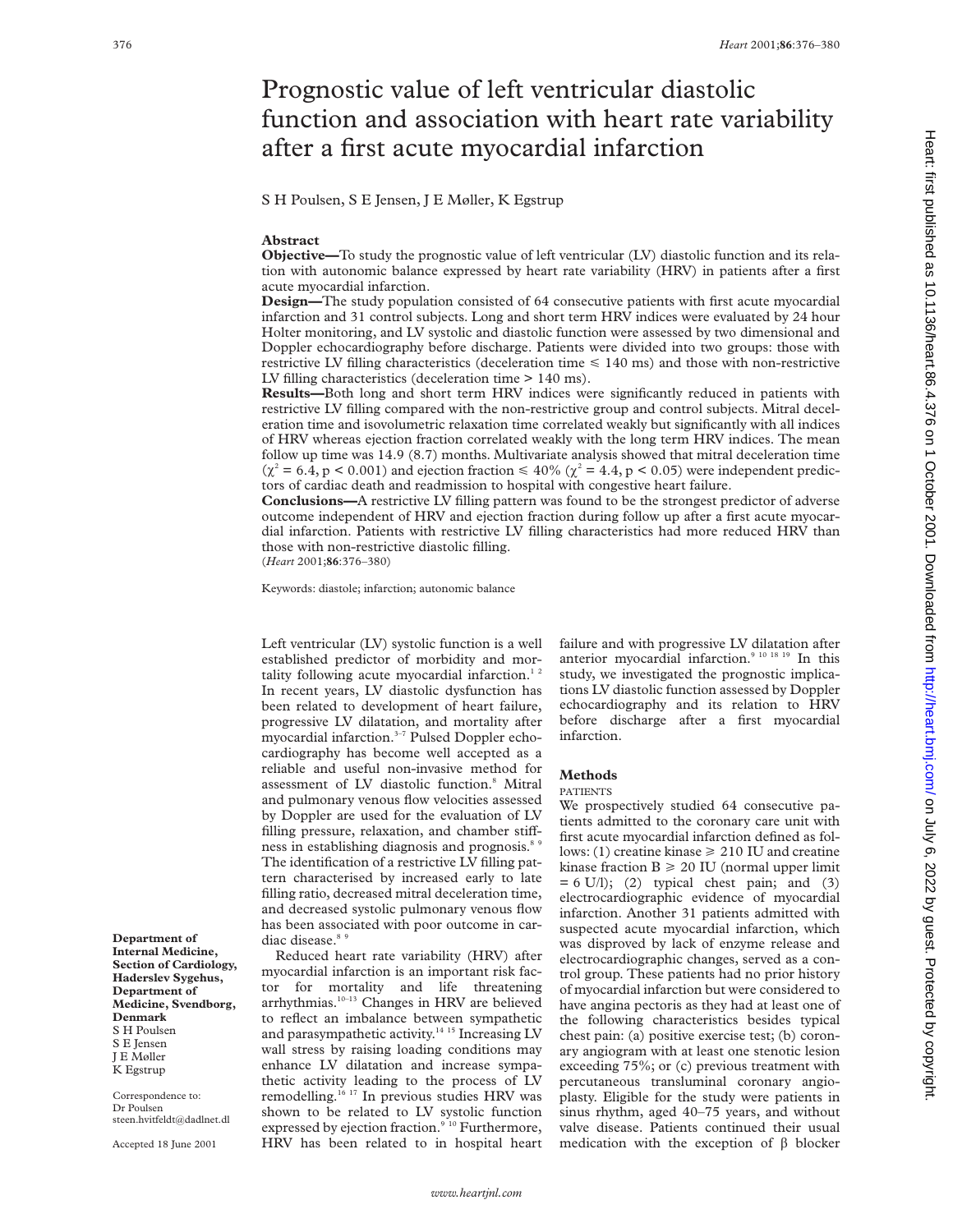treatment, which was started after the Holter monitoring and echocardiography were performed. No patients received antiarrhythmic agents. All patients were planned for at least one year of follow up. The local scientific ethical committee approved the study and each participant gave informed written consent.

#### ASSESSMENT OF HRV

HRV was assessed at day 5–7 by a 24 hour tape recording using a Tracker TR1 Holter monitor (Reynolds Medical, Herts, UK). The tape recordings were analysed for HRV by a Reynolds pathfinder 600 (version 4.12, Reynolds Medical Ltd). The tapes were manually edited to ensure deletion of noise and correct identification and classification of the QRS complexes before the analysis was performed. The following indices of HRV were assessed according to current recommendations: SD of all normal to normal (NN) intervals, the HRV triangular index, SD of the averages of NN intervals in five minute segments, the square root of the mean of the sum of the squares of differences between adjacent NN intervals, and coefficients of variance (SD of NN intervals divided by mean heart rate). $^{2}$ 

## ECHOCARDIOGRAPHY

Two dimensional and pulsed Doppler echocardiographic examinations were performed at days 5–7 using a standard cardiac ultrasound unit with a 2.5 MHz transducer. LV end systolic and diastolic volumes and ejection fraction were measured from the apical two and four chamber views by Simpson's biplane disc method. The mean of three measurements was used and volumes were indexed for body surface area. Pulsed Doppler recordings of the mitral flow velocities were obtained from the

*Table 1 Baseline characteristics of control subjects and patients with or without restrictive left ventricular diastolic filling patterns*

|                                  | Control | Non-restrictive | Restrictive |
|----------------------------------|---------|-----------------|-------------|
| Number                           | 31      | 47              | 17          |
| Age (years)                      | 62(8)   | 61(8)           | 60(11)      |
| Men $(\% )$                      | 18 (58) | 34 (72)         | 13 (76)     |
| Diabetes mellitus (%)            | 2(6)    | 3(6)            | 1(6)        |
| Hypertension $(\%)$              | 9(29)   | 10(21)          | 4(24)       |
| O wave infarction $(\%)$         |         | 27 (57)         | 11 (64)     |
| Anterior infarction (%)          |         | 17 (36)         | 7(41)       |
| Creatine kinase B fraction (U/l) |         | 103 (102)       | 121(91)     |
| Thrombolytic treatment (%)       |         | 28(60)          | 12 (70)     |

#### *Table 2 Echocardiographic data*

|                             | Control    | Non-restrictive        | Restrictive             |
|-----------------------------|------------|------------------------|-------------------------|
| E:A ratio                   | 0.93(0.29) | 0.92(0.27)             | $1.56(0.32)$ **         |
| $DT$ (ms)                   | 188 (41)   | 196 (44)               | $117(13)$ **            |
| $IRT$ (ms)                  | 82 (20)    | 89 (18)                | $62 (12)$ **            |
| $S$ (cm/s)                  | 52(7)      | 46 (9)                 | 39 $(11)$ **            |
| $D$ (cm/s)                  | 38 (10)    | 37(9)                  | 48 $(10)$ <sup>**</sup> |
| $R$ (cm/s)                  | 21(3)      | 25(3)                  | 30 $(4)$ <sup>**</sup>  |
| $AD-RD$ (ms)                | 29(20)     | 26(18)                 | $-15(10)$ **            |
| $EDVI$ (ml/m <sup>2</sup> ) | 62(21)     | $73(18)$ <sup>+</sup>  | 93 $(17)$ <sup>**</sup> |
| ESVI $(ml/m2)$              | 29(11)     | $37(13)$ <sup>++</sup> | 43 $(10)$ <sup>**</sup> |
| EF(%)                       | 61 (9)     | $51(8)$ <sup>++</sup>  | 43 $(10)$ <sup>**</sup> |

Values are expressed as mean (SD).

\*p < 0.05; \*\*p < 0.01 restrictive versus non-restrictive; †p < 0.05, ††p < 0.01 non-restrictive versus control.

AD-RD, mitral A wave duration minus pulmonary venous flow reversal duration; D, diastolic pulmonary peak flow velocity; DT, mitral E deceleration time; E:A ratio, early to late peak filling velocity; EDVI, end diastolic volume indexed for body surface; EF, left ventricular ejection fraction; ESVI, end systolic volume indexed for body surface; IRT, isovolumetric relaxation time; R, pulmonary venous flow reversal velocity; S, systolic pulmonary venous flow velocity.

apical four chamber view by placing the sample volume between the tips of the mitral leaflets and pulmonary venous flow velocities were obtained by placing the sample volume at least 1 cm into the right superior pulmonary vein. Each Doppler profile was analysed by digital tracing and Doppler measurements were calculated from an average of five consecutive cardiac cycles. The pulmonary flow tracings were recorded in 83% of all cases. On the basis of previous combined invasive and echocardiographic studies in patients with coronary artery disease, the patients with acute myocardial infarction were assigned to two groups according to the mitral deceleration time.<sup>8 9 21-23</sup> Patients with mitral deceleration time  $> 140$  ms were considered to have non-restrictive LV filling and patients with a deceleration time  $\leq 140$  ms to have restrictive LV filling. All echocardiographic and HRV measurements were analysed without knowledge of the clinical data.

#### STATISTICAL ANALYSIS

Results are presented as mean (1SD). Differences between groups were examined by Student's *t* test for unpaired data. Correlations were assessed by bivariate correlation analysis. Univariate and multivariate regression analyses were applied to identify predictors of the combined end point of cardiac death or readmission to hospital with heart failure among baseline characteristics, HRV, and LV function. Kaplan Meier curves were constructed and compared by log rank tests. Values of  $p < 0.05$ were considered significant.

# **Results**

Table 1 describes the clinical characteristics of the control group and patients with acute myocardial infarction, with or without LV restrictive filling characteristics. No significant differences were observed between groups except that there were more men in the group with myocardial infarction than in the control group  $(p = 0.05)$ . Table 2 shows the echocardiographic data for each group. As expected the Doppler parameters of diastolic function differed between the restrictive group and the non-restrictive and control groups. However, no differences in Doppler data were noted between the non-restrictive and control groups. LV ejection fraction was significantly lower among patients with acute myocardial infarction than in controls. In the restrictive group LV ejection fraction was  $\leq 40\%$  in 10 patients whereas seven patients had an ejection fraction  $> 40\%$ . In the non-restrictive group 40 patients had an ejection fraction > 40% and seven patients had an ejection fraction  $\leq 40\%$ .

The systolic blood pressure was 128 (22) mm Hg in the control group, 131 (21) mm Hg in the non-restrictive group, and 126 (19) mm Hg in the restrictive group (NS).

# ASSOCIATION BETWEEN HRV INDICES AND LV **FUNCTION**

The results of the Holter examination of HRV between groups are listed in table 3.

A weakly significant correlation was found between the SD of the NN intervals and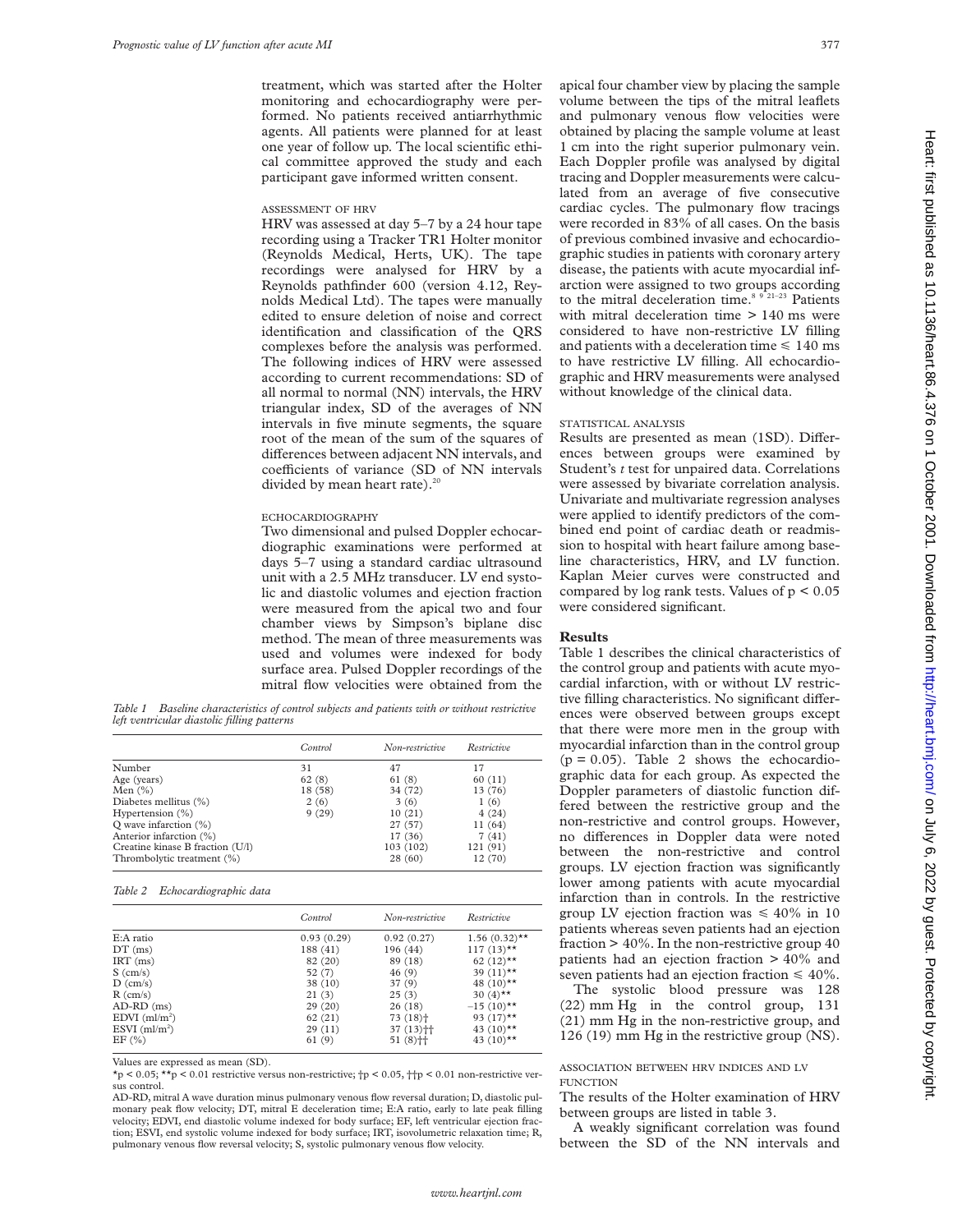*Table 3 Heart rate variability (HRV) data*

| Control | Non-restrictive | Restrictive             |
|---------|-----------------|-------------------------|
| 72 (10) | 73 (10)         | 77 $(10)^*$             |
| 32(10)  | 28(9)           | $22(8)$ **              |
| 114(40) | 99 (21)         | $70(13)$ **             |
| 89 (26) | 85(25)          | $71(25)$ **             |
| 30(14)  | 27(13)          | 23 $(11)$ <sup>**</sup> |
| 14(5)   | 12(3)           | 9 $(2)$ **              |
|         |                 |                         |

Values are expressed as mean (SD).  $*_p$  < 0.05,  $\star \star_p$  < 0.01 restrictive versus non-restrictive.

CV, coefficients of variance = SD of the NN intervals (SDNN)/mean heart rate; HRV index, HRV triangular index; RMSSD, the square root of the mean of the sum of the squares of differences between adjacent NN intervals; SDANN, SD of the averages of NN intervals in 5 minute segments.

> isovolumetric relaxation time (*r* = 0.25,  $p = 0.05$ , peak systolic pulmonary venous flow  $(r = 0.30, p = 0.01)$ , and ejection fraction  $(r = 0.24, p = 0.05)$  whereas no correlation was found with early to late peak filling velocity or LV volume (table 4). Figure 1 presents the association between mitral deceleration time and the SD of the NN intervals. The long term HRV expressed by the SD of the averages of NN intervals in five minute segments correlated significantly with mitral deceleration time  $(r = 0.31, p = 0.01)$ , isovolumetric relaxation time  $(r = 0.25, p = 0.05)$ , and ejection fraction  $(r = 0.24, p = 0.05)$ . The SD of the averages of NN intervals divided by mean heart rate correlated significantly with mitral deceleration time  $(r = 0.26, p < 0.05)$  and isovolumetric relaxation time  $(r = 0.24, p < 0.05)$  but not ejection fraction  $(r = 0.13, NS)$ . The short term variability expressed by the square root of the mean of the sum of the squares of differences between adjacent NN intervals was significantly correlated with mitral deceleration time  $(r = 0.23, p = 0.05)$ , isovolumetric relaxation time  $(r = 0.27, p = 0.01)$ , and ejection fraction  $(r = 0.26, p = 0.05).$

PREDICTIVE CHARACTERISTICS OF LV SYSTOLIC AND DIASTOLIC FUNCTION AND HRV DURING FOLLOW UP

The mean follow up time was 14.9 (8.7) months during which nine cardiac deaths (five sudden deaths, four from progressive heart failure) occurred and eight patients were readmitted to hospital with congestive heart failure. Univariate analyses showed that mitral deceleration time  $\leq 140$  ms ( $\chi^2 = 8.5$ , p < 0.001), LV ejection fraction  $\leq 40\%$  ( $\chi^2 = 6.2$ ,  $p = 0.001$ ), SD of the averaged NN intervals



*Figure 1 Association between mitral deceleration time and SD of normal to normal (NN) intervals. Open circles denote patients with non-restrictive left ventricular filling and closed circles denote patients with restrictive filling.*

*Table 4 Relation between left ventricular systolic and diastolic function and HRV (standard deviation of NN intervals)*

|             | Correlation coefficient | Value     |
|-------------|-------------------------|-----------|
| E:A ratio   | 0.03                    | NS.       |
| DТ          | 0.33                    | 0.001     |
| <b>IRT</b>  | 0.25                    | 0.05      |
| S           | 0.30                    | 0.01      |
| D           | 0.10                    | <b>NS</b> |
| R           | $-0.29$                 | 0.05      |
| <b>EDVI</b> | 0.08                    | <b>NS</b> |
| <b>ESVI</b> | 0.11                    | <b>NS</b> |
| EF          | 0.24                    | 0.05      |
|             |                         |           |

See table 2 for key to abbreviations.

 $\leq 92$  ( $\chi^2 = 4.4$ , p < 0.01), peak creatine kinase B fraction  $(\chi^2 = 3.3 \text{ p} = 0.01)$ , and age  $(\chi^2 = 1.07/\text{year}$  increase, p < 0.02) were significant predictors of cardiac events during follow up. Multivariate analysis showed that mitral deceleration time ( $\chi^2$  = 6.4, p < 0.001) and ejection fraction  $\leq 40\%$  ( $\chi^2 = 4.4$ , p < 0.05) were independent predictors of outcome.

Figure 2 shows the event free survival curves for mitral deceleration time, ejection fraction, and SD of NN intervals.



*Figure 2 Cumulative event free survival from cardiac death or readmission to hospital with congestive heart failure in (A) patients with acute myocardial infarction with mitral deceleration time (DT)* < *140 ms and > 140 ms, (B) patients with ejection fraction (EF)* < *40% and > 40%, and (C) patients with SD of all NN intervals*  $\geq 92$  *and* < 92.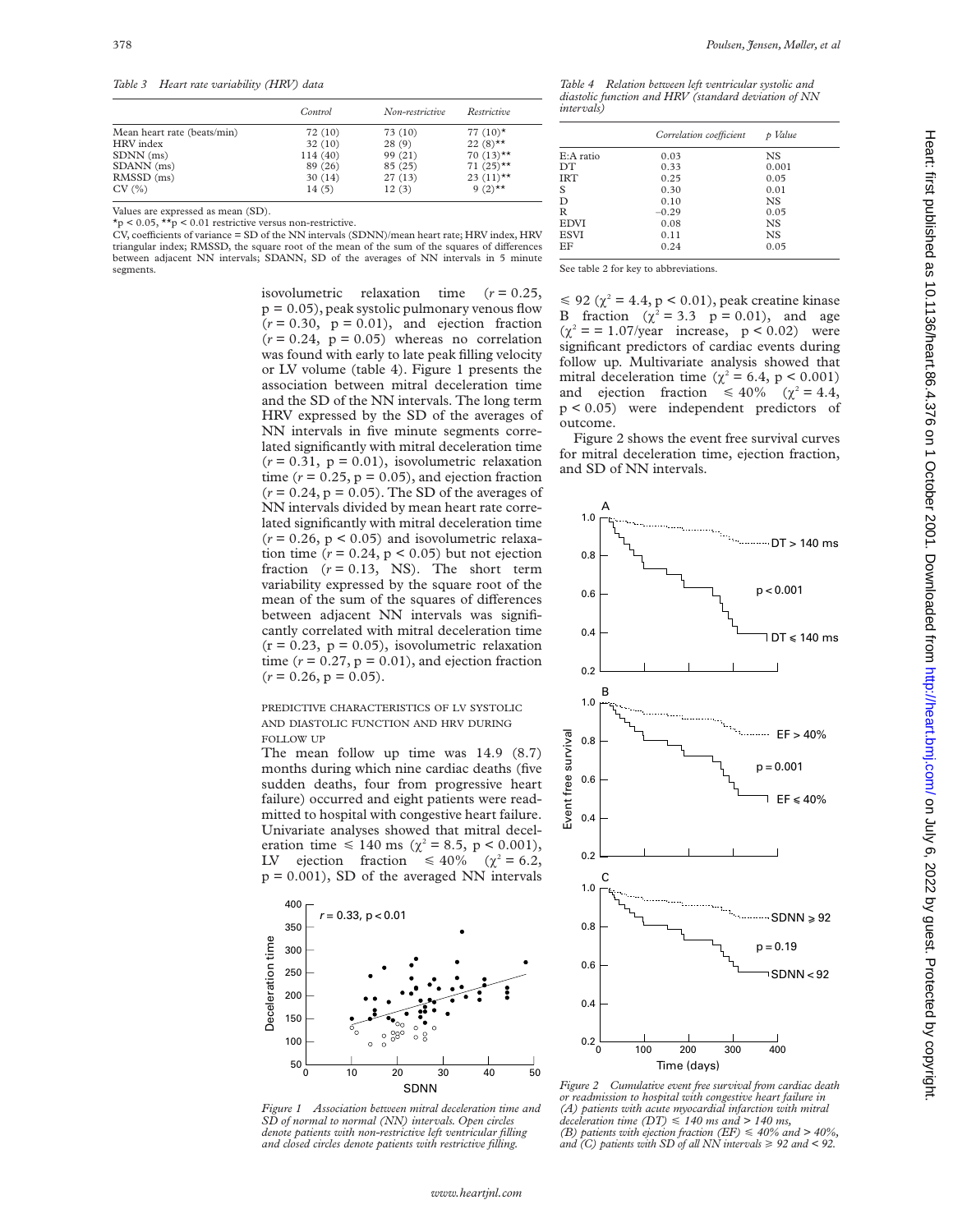# **Discussion**

In the present study a shortened mitral deceleration, representing a restrictive LV filling pattern compared with HRV and ejection fraction, was found to be the best predictor of outcome following a first myocardial infarction. Patients with restrictive LV filling have significantly reduced HRV compared with patients with a non-restrictive LV filling pattern and control subjects. Total, long term, and short term HRV indices correlated weakly but significantly with parameters of LV diastolic function.

Diastolic function of the heart is a complex sequence of many interrelated determinants where the two major factors of LV filling are ventricular relaxation and the effective chamber compliance. Both factors are known to be influenced by myocardial ischaemia, hypertrophy, fibrosis, increased afterload, and regional asynchrony.8 Doppler echocardiography has identified three abnormal LV filling patterns: impaired relaxation, and pseudonormal and restrictive filling patterns. Impaired LV relaxation is seen early, is associated with acute myocardial ischaemia, LV hypertrophy, and increasing age, and is recognised by a decrease in early to late peak filling velocity, and prolonged deceleration and isovolumetric relaxation times. As the diastolic abnormalities progress, increased LV chamber stiffness and atrial pressure lead to a pseudonormal filling pattern that can be unmasked by careful evaluation of pulmonary venous flow or the use of the Valsalva manoeuvre. When pronounced diastolic abnormalities are present, a restrictive filling pattern develops characterised by increased early to late peak filling velocity, and shortened deceleration and isovolumetric relaxation times due to increased left atrial pressure and increased LV filling pressure. Patients with restrictive LV filling often have reduced functional capacity and are associated with a poor prognosis.8 In the present study we identified a restrictive filling pattern in approximately one fifth of the patients, which is in accordance with previous findings.7 Restrictive LV filling is often seen in patients with moderate to severe systolic dysfunction, which is consistent with our findings. However, in the present study a minor group with restrictive LV filling had preserved or only mildly affected systolic dysfunction indicating that diastolic dysfunction might exist independent of moderate to severe systolic dysfunction after myocardial infarction.

The clinical implications of restrictive LV filling with preserved systolic function cannot be determined by the present study, because of the size of the study population, but must clarified by future studies. According to the diastolic pressure-volume curve, a decrease in effective chamber compliance can be caused by either increased myocardial stiffness (or increased pericardial restraint) or an increase in volume. In the present study significant early LV dilatation was seen in patients with restrictive filling, which is likely to be an important determinant in the development of increased chamber compliance. Myocardial necrosis, interstitial oedema, and increased collagen

deposition might also affect myocardial stiffness.24 Myocardial ischaemia might also be indirectly involved as patency of the infarct related artery is an important factor in avoiding progressive LV dilatation.25 During acute myocardial ischaemia an impaired relaxation filling pattern is usually seen, which might be involved in the early stage of the development of diastolic dysfunction.<sup>26</sup> The development of a restrictive LV filling pattern and early LV dilatation is likely to increase myocardial wall stress, which might lead to progressive LV dilatation and sympathetic activation. The presence of both a shortened deceleration time and reduced HRV have previously been related to LV dilatation after myocardial infarction. $5619$ In the present study the total and long term HRV indices were significantly altered in patients with restrictive LV filling compared with patients with non-restrictive LV filling or control subjects. Our observations are supported by experimental studies in dogs, which showed that impairment of LV diastolic function is followed by a parallel deterioration of autonomic regulation.<sup>27</sup> In the clinical setting reduced HRV has been found to be associated with abnormal myocardial performance as it is significantly correlated with decreased LV ejection fraction and development of congestive heart failure following myocardial infarction.<sup>10 11</sup>

HRV has previously been associated with late diastolic filling during atrial contraction but appeared to be independent of measures of early diastolic filling in normal subjects.<sup>28</sup> In the present study we did not find any significant correlation between HRV and early or late peak filling velocity but we did find a significant correlation with deceleration time, isovolumetric relaxation time, and peak systolic pulmonary venous flow velocity. This discrepancy might be caused by altered loading conditions, which is supported by studies in normal subjects in whom both early and late peak filling velocities are found to be more affected than other diastolic parameters by changes in preload.<sup>29</sup> In accordance with previous studies we found a weak but significant correlation between LV ejection fraction and total HRV indices but not with short term HRV.<sup>13</sup>

# PREDICTIVE CHARACTERISTICS OF EJECTION FRACTION, DECELERATION TIME, AND HRV DURING FOLLOW UP

Reduced HRV and ejection fraction have been shown to be independent predictors of all cause mortality after myocardial infarction, even though HRV appears to be a better predictor of postinfarction arrhythmic complications including sudden death. In the present study, we found that deceleration time  $(\leq 140 \text{ ms})$  and ejection fraction were predictors of a combined end point of cardiac death and readmission to hospital with heart failure during follow up. In contrast to previous studies reduced HRV was not found to be an independent predictor of outcome. No measures of LV diastolic function are available from earlier studies or included in their analysis, and total cardiac mortality was used as the end point in